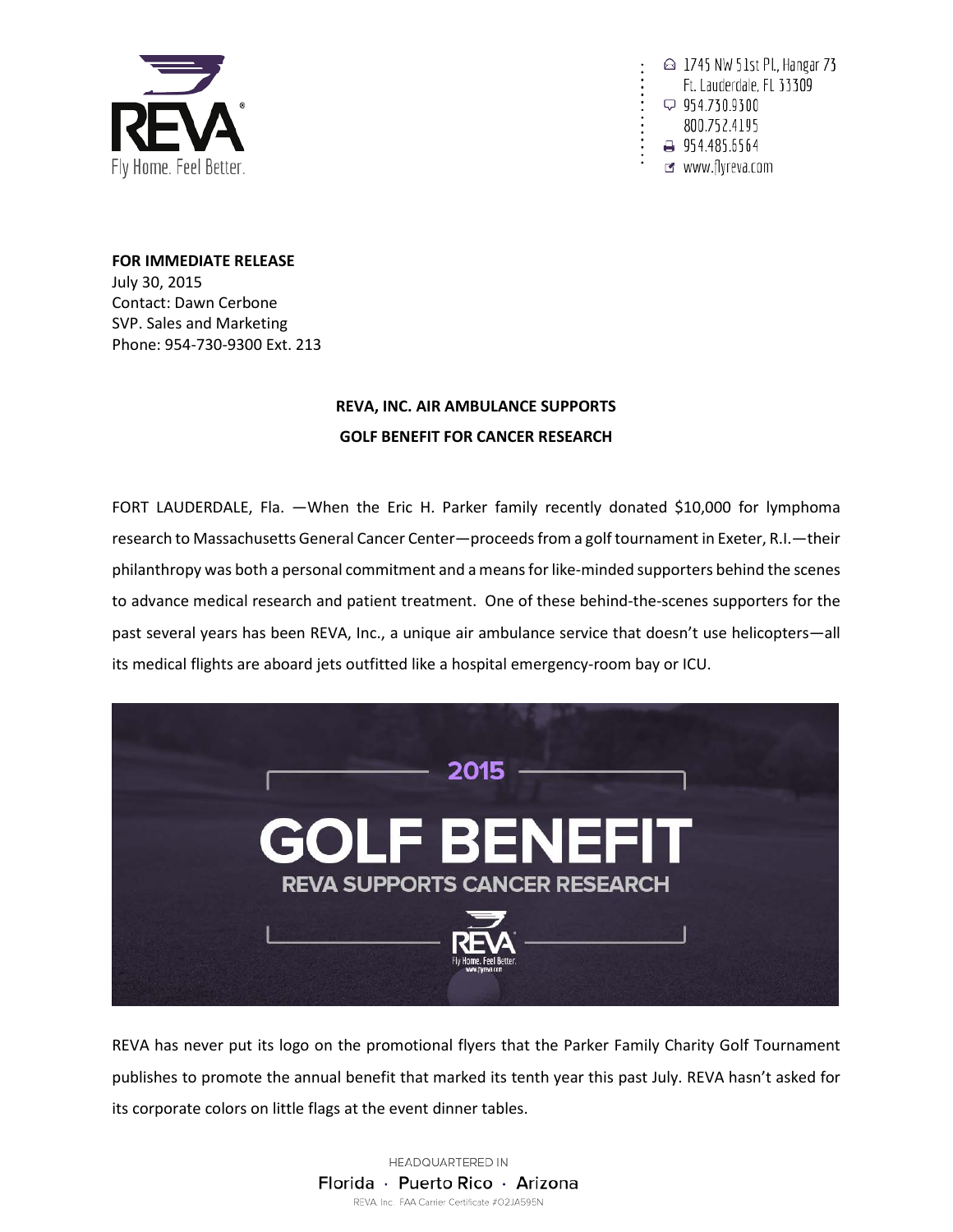

△ 1745 NW 51st Pl., Hangar 73 Ft. Lauderdale, FL 33309  $\varphi$  954.730.9300 800.752.4195 → 954.485.6564 of www.flyreva.com

"REVA is happy to give behind-the-scenes support for an amazing family cause that has benefited so many," said Dawn Cerbone, senior vice president of marketing at REVA. "We don't trumpet REVA's support, but it is real and substantial as both a corporate commitment and as a personal pledge from several of our people," Ms. Cerbone said.

REVA's sponsorship, which this year provided golf bags for the tournament's participants, began the oldfashioned way: neighbor to neighbor, friends calling on friends to join a mission larger than any one individual could have undertaken. "The Parkers have a home near my place in Florida," Ms. Cerbone said. "A couple of years ago, their daughter and son told me about the cancer research at Mass General that translates research into treatment. Their golf tournament has been a long-time contributor to that effort, and I brought it to our family at REVA. We've been helping them out ever since."

The commitment, Ms. Cerbone said, represents REVA's core values in action: friends and family supporting each other and the work of an innovative institution, like Massachusetts General Cancer Research, that is making a difference in people's lives.

## **###**

REVA, Inc. employs over 300 air-ambulance service professionals who deliver caring, efficient, and medically-sound jet and fixed-wing flight services from bases throughout North America and the Caribbean. REVA, Inc., has completed more than 25,000 medical transports that include time-sensitive organ deliveries, trauma response, and intensive-care connections in addition to private charters associated with medical tourism, cruise-line passenger emergencies and philanthropic efforts. REVA, Inc. has earned over a dozen top industry honors and recognitions from NAAMTA, EURAMI, International Assistance Group, and ARGUS Gold including the AAMS Fixed Wing Award of Excellence and ACE Safety Award.

REVA, Inc. is an approved organ transportation carrier for Cleveland Clinic, and its air-ambulance services are licensed by U.S. and international agencies including U.S. Federal Aviation Administration (Certificate #O2JA595N), Canadian Transportation Agency International License; and U.S. Treasury Cuban operation

> HEADQUARTERED IN Florida · Puerto Rico · Arizona REVA, Inc. FAA Carrier Certificate #02JA595N